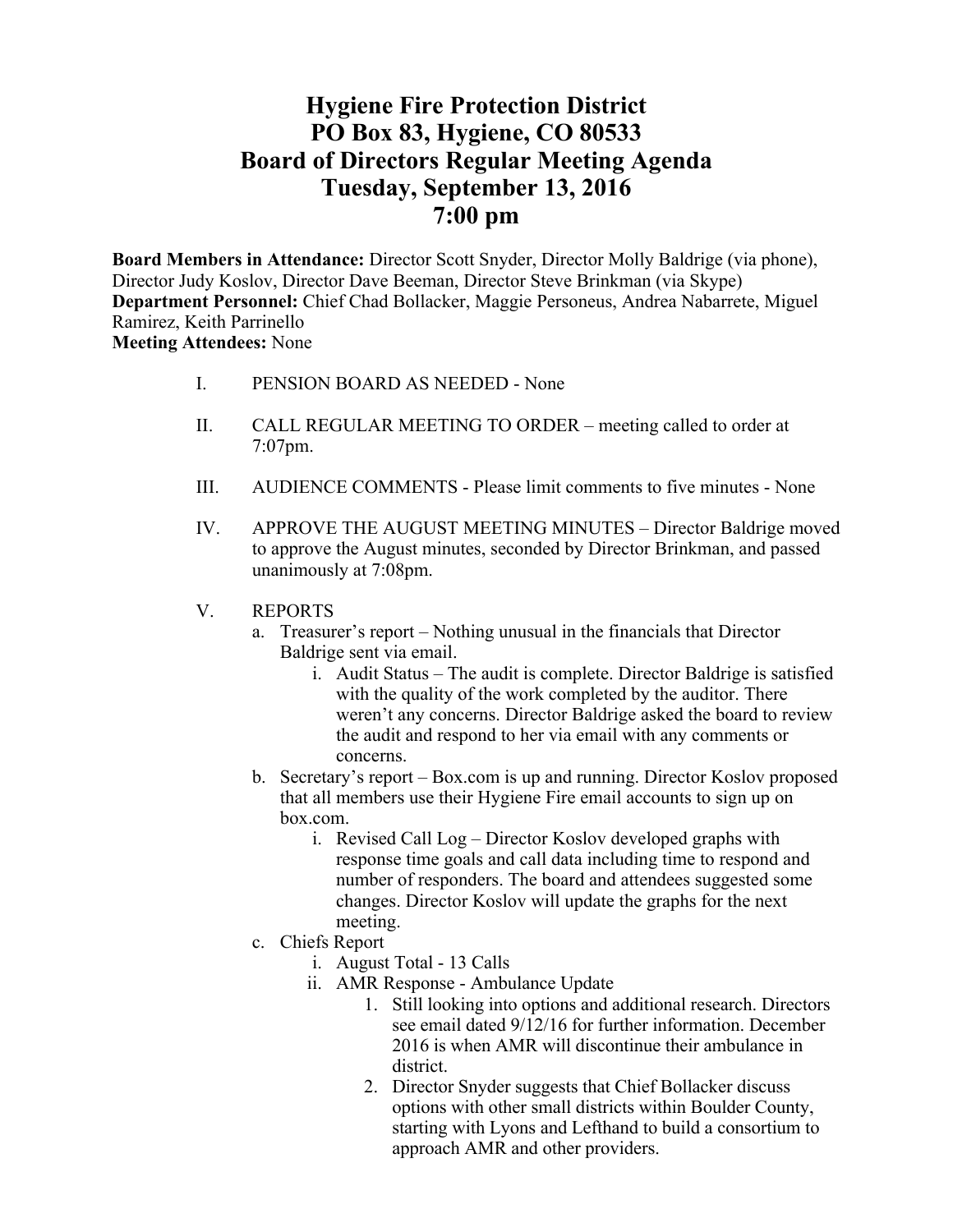- 3. Director Koslov suggested that the Boulder County Board of Health may be concerned with emergency medical service issues such as ambulance availability.
- iii. Auto/Mutual Aid Chief Bollacker is still working on updating auto/mutual aid agreements with neighboring districts.
	- 1. He is using the auto aid template provided by the former attorney.
- iv. Apparatus Updates
	- 1. Brush Truck Lease Purchase BME has ordered the cab and chassis from Ford. Estimated delivery from Ford to BME was 90 days. Director Baldrige researching best finance option.
		- a. Director Baldrige determined that the down payment will not be due until 2017 and should be accounted for in the 2017 budget.
	- 2. 2831 Bumper monitor has been repaired and placed back in service on 9/9/16.
	- 3. 2801 Leaking valve narrowed down to valve for discharge #3. Replacement ordered on 9/9/16 will schedule repair as soon as parts come in.
	- 4. No further apparatus issues to report at this time.
- v. Station Updates
	- 1. Working on scheduling with FF Sugg for updating sensor exterior lights on north side of station and on the west side of station over apparatus bay pad.
	- 2. Station exterior cleanup and tree/bush trimming scheduled for October 24th.
	- 3. Annual Hose testing is being scheduled for the month of October, instead of December to get away from colder months
- vi. Recruitment/Hiring Process
	- 1. We have six in the hiring process that was started at the beginning of September. Out of the six, four have 8+ years of experience in the fire service.
	- 2. Updated recruitment fliers have been placed at Front Range Community College.
	- 3. Handed out seven applications and recruitment brochures at the Hygiene Hay Days
	- 4. Recruitment Banners have been ordered for hanging at the station, as well as two extras with the intent to hang up near Ute Hwy and 75th, and near 17th and airport. Working on seeking permission from property owners near those areas for permission to hang the banners.
- vii. Marijuana Grow Facility Update
	- 1. The Marijuana Grow Facility proposal went in front of the Boulder County Commissioners. The commissioners passed the approval to change the property use to be used for marijuana grow facility. It passed with a vote 2-1. Have met with a few residents and have more meetings scheduled regarding concerns of facility. Chief Bollacker plans on attending the next scheduled City of Longmont, Water District Board meeting on Sept 19th.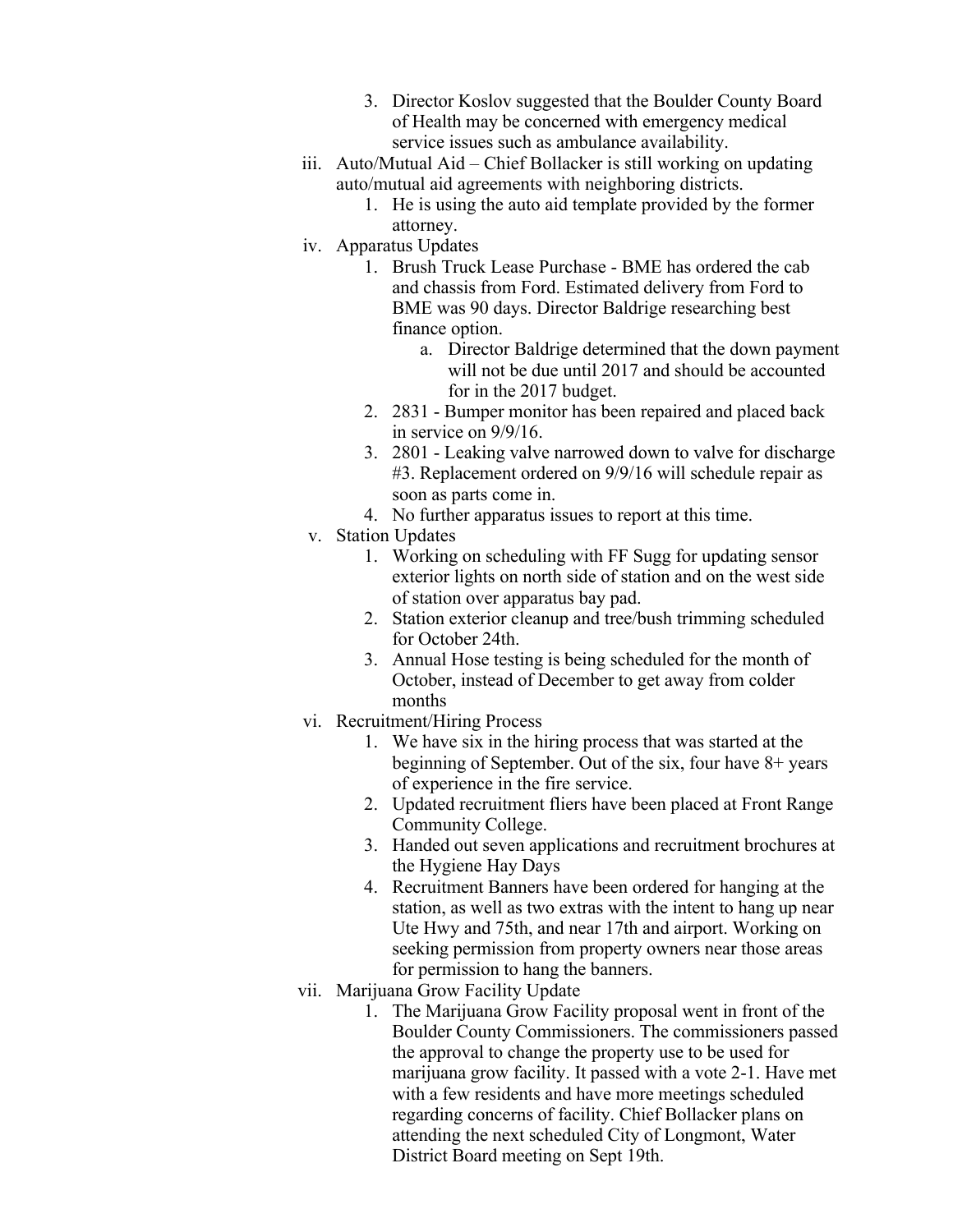- viii. Public Relations
	- 1. Held an open house with Extrication Demonstration and Fire Extinguisher Hands on training at the Hygiene Hay Days.
	- 2. The crowd appeared a little smaller than past years, but we had a good turnout from firefighters and interacting with the public.
	- 3. We also hosted Shirley Hoffman and her rescue horse Lucky, showing off large animal rescue capabilities, as well as an artist Daniel that was drawing free cartoon drawings for kids.
	- 4. The annual MDA Fill the Boot Drive was another success, and once again beat our record with the amount of donations. Preliminary total was approximately \$5912 not counting the bucket of change. Will have exact amount later in the day on  $9/14/16$ .
- ix. Training
	- 1. Chief Bollacker attended the first session of the Inside First Leadership Training. Went well and learned a lot. There are two more webinar sessions and another group setting class scheduled for later this month and the day before the State Chiefs Conference and Leadership Training to complete the entire course.
	- 2. Future Training- Chief Bollacker will be leaving the evening of 10/11/16 for Vail to the Annual Colorado Fire Investigator Training/Conference. He will return Saturday 10/15. FF Pam Adler will also be attending this training. Chief Bollacker proposed that the meeting be moved. The board decided the October meeting will be held on October  $6<sup>th</sup>$  at 7:00pm.
	- 3. Future Training- Chief Bollacker will be in Keystone 10/17- 10/21 to finish the Inside First Leadership Training as well as taking the Chiefs two training courses at the State Chief's Leadership training and conference.
	- x. Miscellaneous 2nd draft of 2017 Budget Request still in progress. Revised initial Budget Request and reformatted.

# VI. OLD BUSINESS

- a. Long Range Plan Director Brinkman is still working on this item. He would like to finalize it for the next meeting for the board to adopt. He would like it to be a "living document" that can be updated as needed. He will email the Long Range Plan and send it one week before the next meeting.
- VII. NEW BUSINESS None
- VIII. DEEP DIVE
	- a. Proposed Solutions for Call Staffing Discussion of the pay per call idea. There are no firm plans yet. The board is still considering all options. Chief Bollacker suggested that there be a six month trial period for any compensation program.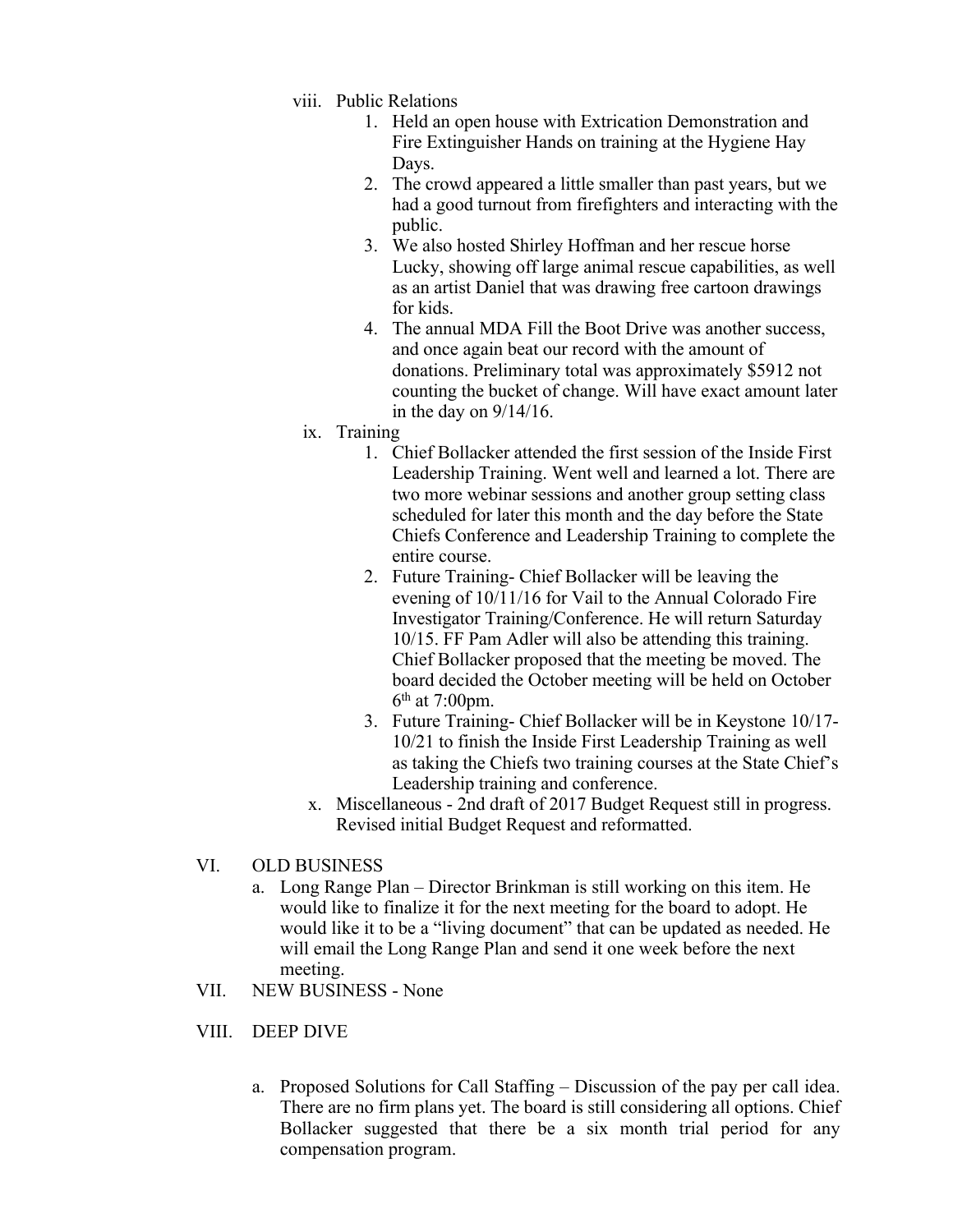- i. Director Baldrige asked how responders would be accounted for if there was a pay per call program. Chief Bollacker suggested bringing in a time clock and making responders responsible for clocking in.
- ii. Director Koslov asked if a pay per call program would take the place of the pension benefit.
	- 1. Chief Bollacker responded that this could be an option or in addition to the pension. The FPPA does have restrictions on number of hours (1600) per year that volunteers can be paid for without becoming ineligible for the FPPA pension program.
- iii. Chief Bollacker asked the firefighters in attendance for their input on a pay per call program.
	- 1. Feedback was mixed. One firefighter expressed interest in a pay per call program. The other two firefighters indicated that a pay per call program would not increase the number of calls that they respond to. They respond as often as possible with the incentives in place (pension, opportunity to serve the community).
- iv. Director Koslov, in order to meet our goals for response time and number of responders, moved that 1) Get legal consultation regarding pension responsibilities and commitments and then 2) Propose a budget for a six month trial in the first half of 2017 and a contingency fund for the second half of 2017 including to fund both a pay per shift and per call compensation with per call incentive added to shift pay. Seconded by Director Beeman and approved unanimously at 9:15pm.
- v. Director Snyder asked that Chief Bollacker bring additional information to the next board meeting after speaking to Lyons.
- vi. Chief Bollacker will also survey the firefighters to see what they want in a compensation program.
- IX. B.O.D. GOALS STATUS CHECK No Update
- X. ADJOURNMENT Director Brinkman moved to adjourn, Director Beeman seconded, and it passed unanimously at 9:24pm.

The BOD will meet next on October  $6<sup>th</sup>$  and the  $2<sup>nd</sup>$  Tuesday in November. In December the BOD meeting will move back to the 2<sup>nd</sup> Wednesday.